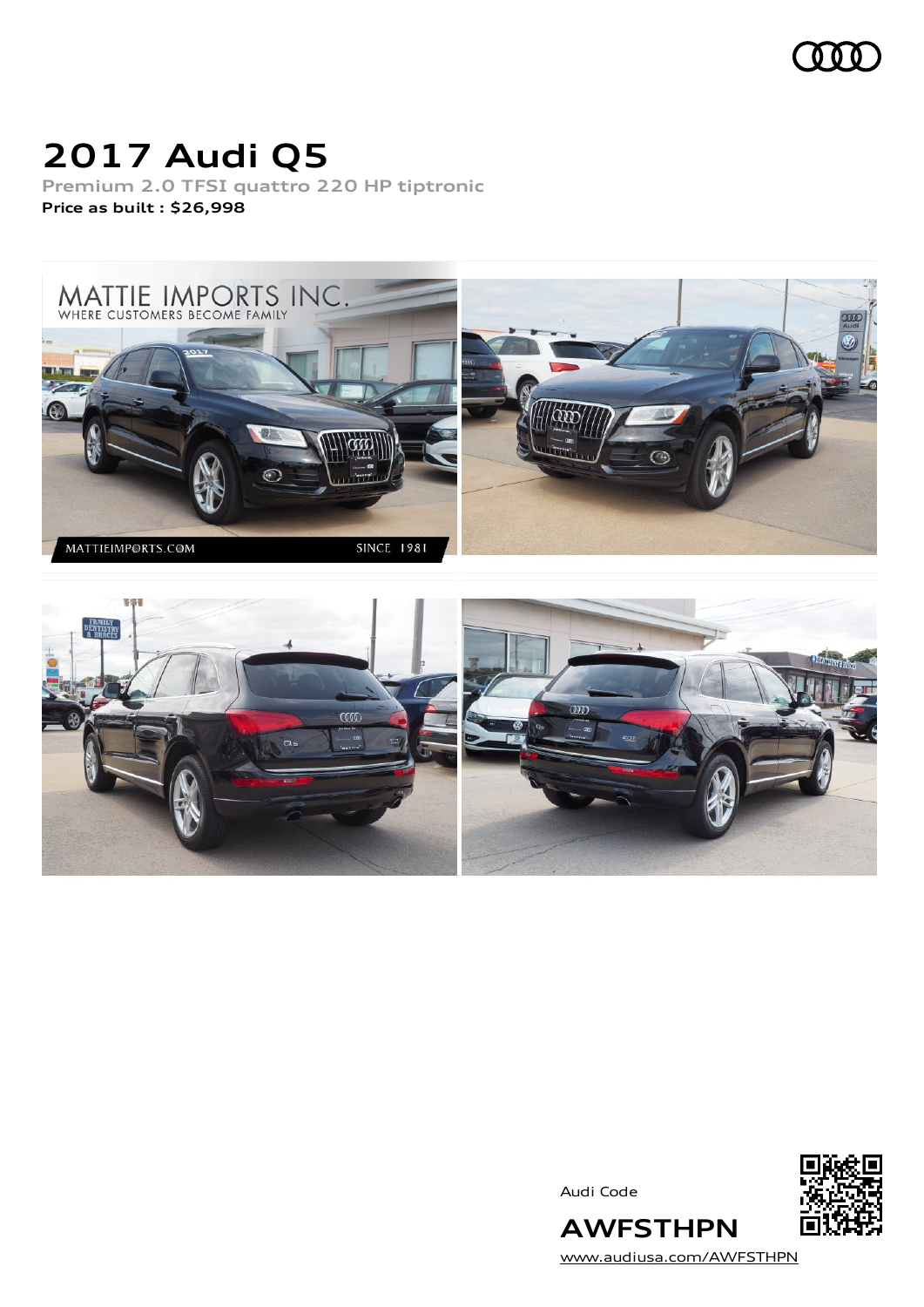### **Summary**

**Audi 2017 Audi Q5** Premium 2.0 TFSI quattro 220 HP tiptronic

**Price as buil[t](#page-10-0)** \$26,998

#### **Exterior colour**

Brilliant Black

#### **Interior colour**

| Seats     | chestnut brown |
|-----------|----------------|
| Dashboard | black          |
| Carpet    | black          |
| Headliner | lunar silver   |

#### **Technical Specifications**

| Engine type                  | Four-cylinder                                 |
|------------------------------|-----------------------------------------------|
| stroke                       | Displacement/Bore and 1,984/82.5 x 92.8 cc/mm |
| Torque                       | 258 @ 1,500 lb-ft@rpm                         |
| Top track speed              | 130 mph mph                                   |
| Acceleration (0 - 60<br>mph) | 7.0 sec. seconds                              |
| Recommended fuel             | Premium                                       |



#### **Further Information**

| Warranty        | No           |  |
|-----------------|--------------|--|
| Mileage         | 52,565 miles |  |
| Type of vehicle | Used car     |  |
|                 |              |  |

#### **Audi Code** AWFSTHPN

**Your configuration on www.audiusa.com** [www.audiusa.com/AWFSTHPN](https://www.audiusa.com/AWFSTHPN)

**Commission number** 76c3c77d0a0e0ae74eea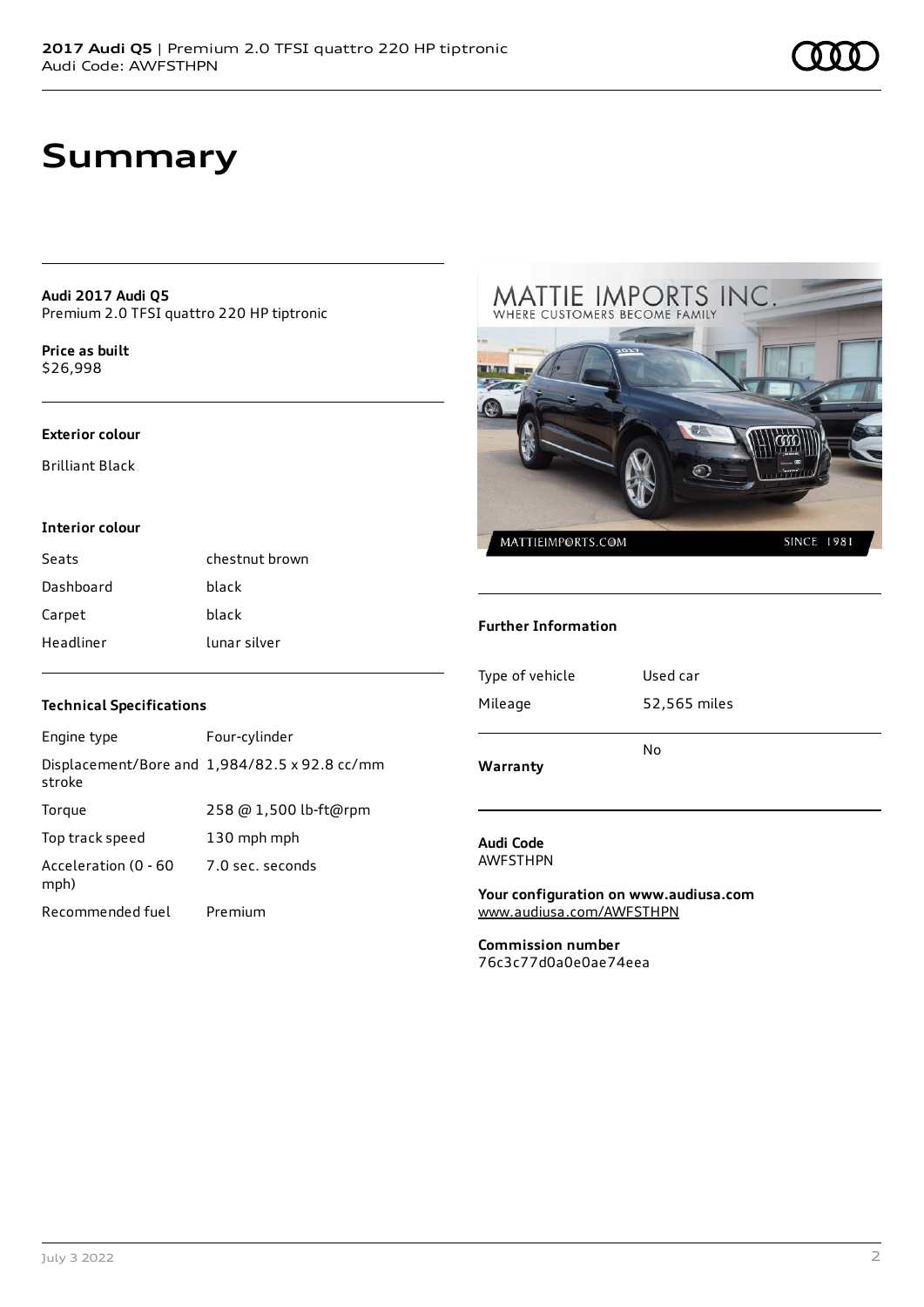# **Equipment**

Brilliant Black

Audi advanced key - keyless start, stop and entry

19" 235/55 all-season tires

19" 5-arm Star design wheels

Black cloth headliner

Heated front seats

DVD Player

Color driver information system

HD Radio™ Technology

Voice control







**(1/2)**

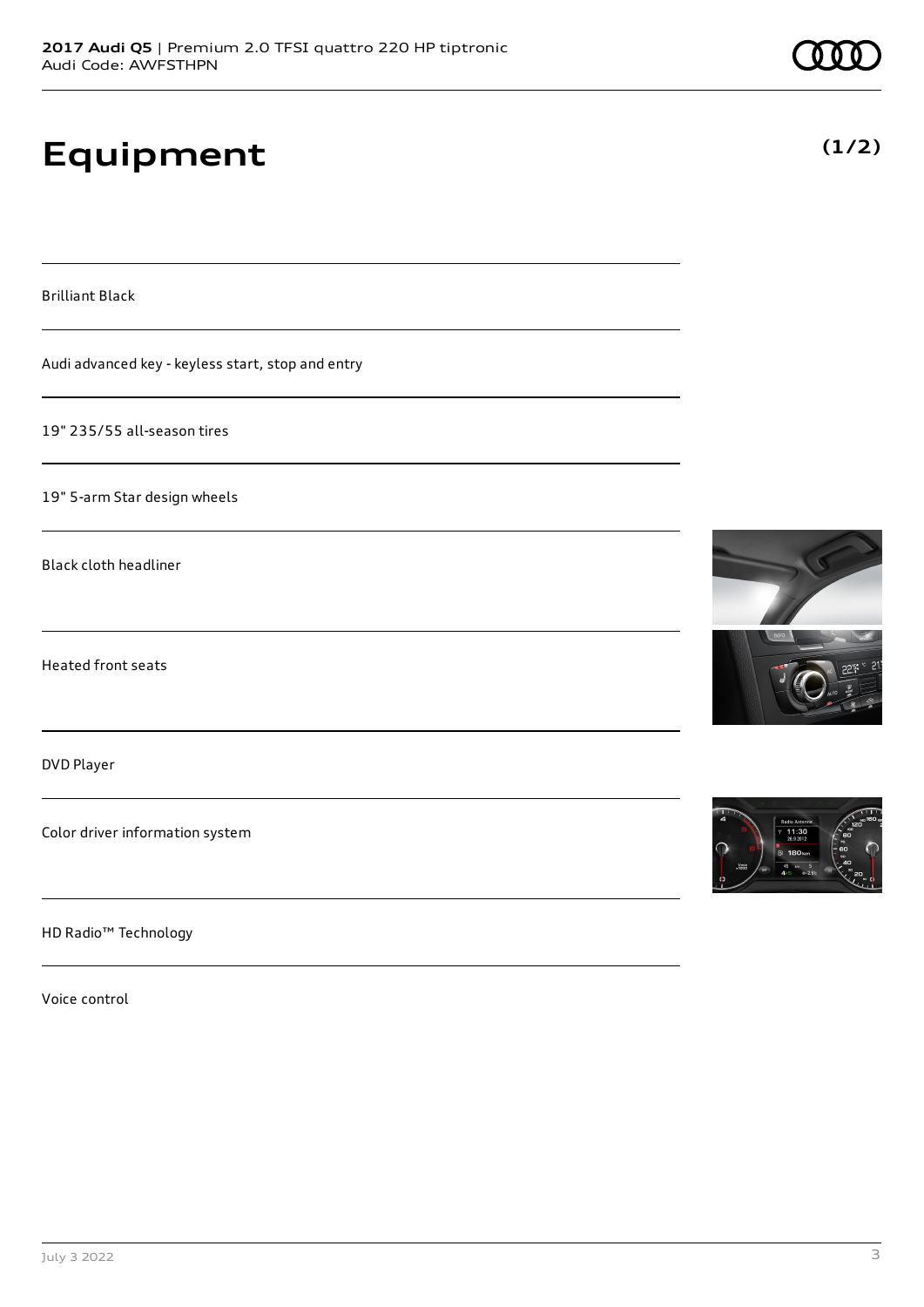# **Equipment**

BLUETOOTH® wireless technology preparation for mobile phone



**(2/2)**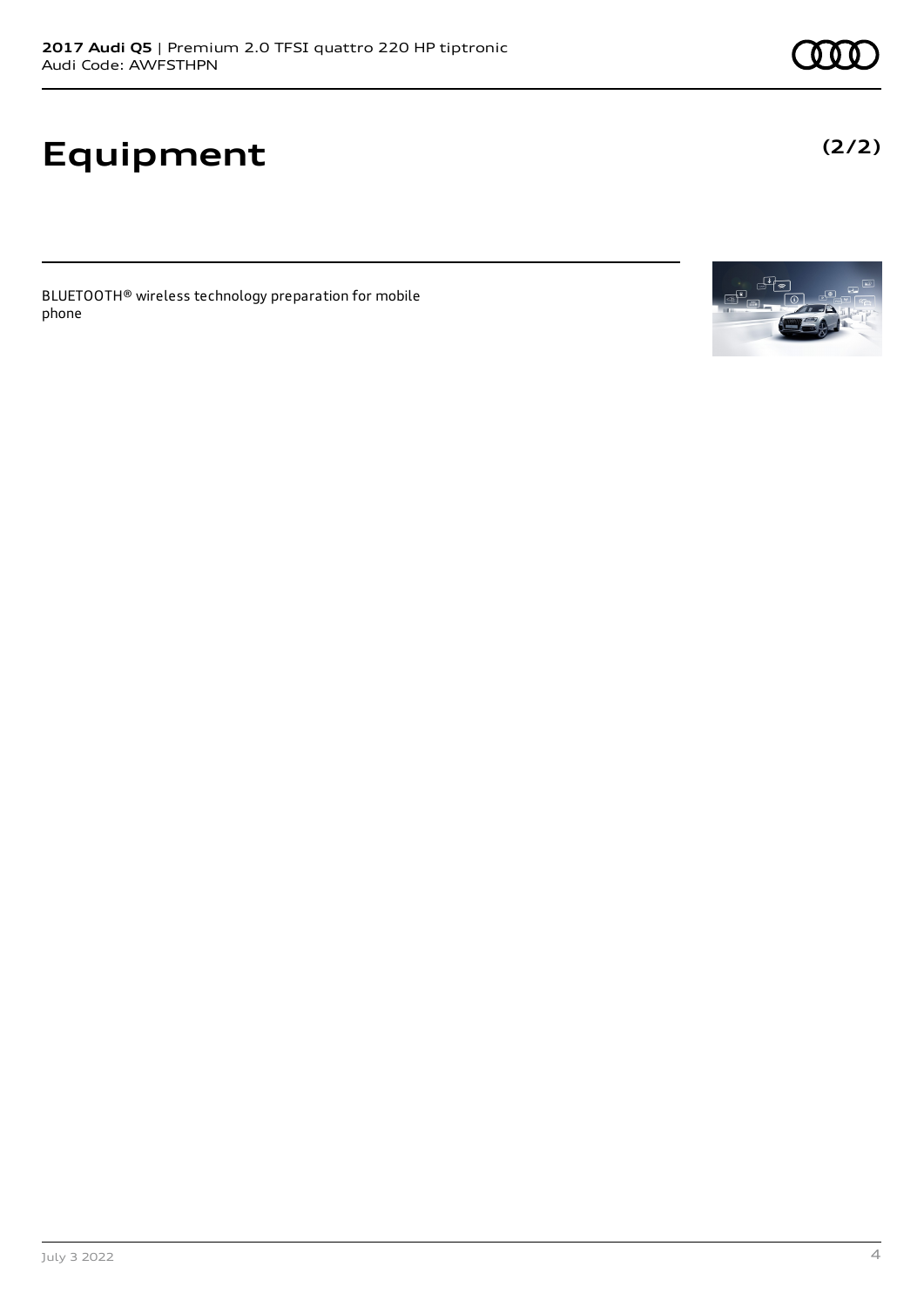### **Standard features**

#### **Safety and Security**

| 4UB             | Driver and front-passenger advanced airbags                                       |
|-----------------|-----------------------------------------------------------------------------------|
| 1 AT            | Electronic stabilisation control (ESC)                                            |
| UH1             | Electromechanical parking brake                                                   |
| 8T1             | Cruise control with coast, resume and<br>accelerate features                      |
| VC <sub>2</sub> | Garage door opener (HomeLink®)                                                    |
| QZ7             | Electromechanical power steering                                                  |
| 7K6             | Tire-pressure monitoring system                                                   |
| 4X3             | Head/thorax side airbags                                                          |
| 8N6             | Light / rain sensor                                                               |
| 3B7             | ISOFIX child seat mounting and Top Tether<br>anchorage point for outer rear seats |
|                 |                                                                                   |

#### **Exterior**

| Provision for towing bracket                     |
|--------------------------------------------------|
| Power-adjustable heated exterior side<br>mirrors |
| Car jack                                         |
| Dynamic suspension                               |
| Aluminum roof rails                              |
| Rear roof spoiler                                |
| Xenon plus headlights                            |
| Automatic headlight leveling                     |
| LED taillights                                   |
| Privacy glass                                    |
|                                                  |

4ZB High-gloss package

#### **Interior**

| QE1              | Storage nets in backs of front seats                                                 |
|------------------|--------------------------------------------------------------------------------------|
| 3FU              | Panoramic sunroof                                                                    |
| 5 <sub>M</sub> G | Dark Brown Walnut Wood inlays                                                        |
| 7M0              | Plastic door sill trims                                                              |
| <b>9AQ</b>       | Three-zone automatic climate control                                                 |
| 4L2              | Interior rear-view mirror with manual dipping<br>function                            |
| QQ1              | Illumination for interior door handles, air<br>vent controls, front footwells        |
| 2ZQ              | Leather-covered multifunction steering<br>wheel, 4-spoke                             |
| 6E3              | Front center armrest                                                                 |
| 7F <sub>9</sub>  | Leather gearshift knob                                                               |
| 4E9              | Power trunk open/close and hands-free<br>release                                     |
| 5XF              | Dual front sun visors with lighted vanity<br>mirrors                                 |
| 5KA              | Sliding 40/20/40 split folding rear seat with<br>pass-through and adjustable recline |
| 7HA              | Cloth interior on doors                                                              |
| N1F              | Leather seating surfaces                                                             |

#### **Infotainment and Driver Assistance**

| UF7 | Audi music interface |  |
|-----|----------------------|--|
|     |                      |  |

9VD Audi sound system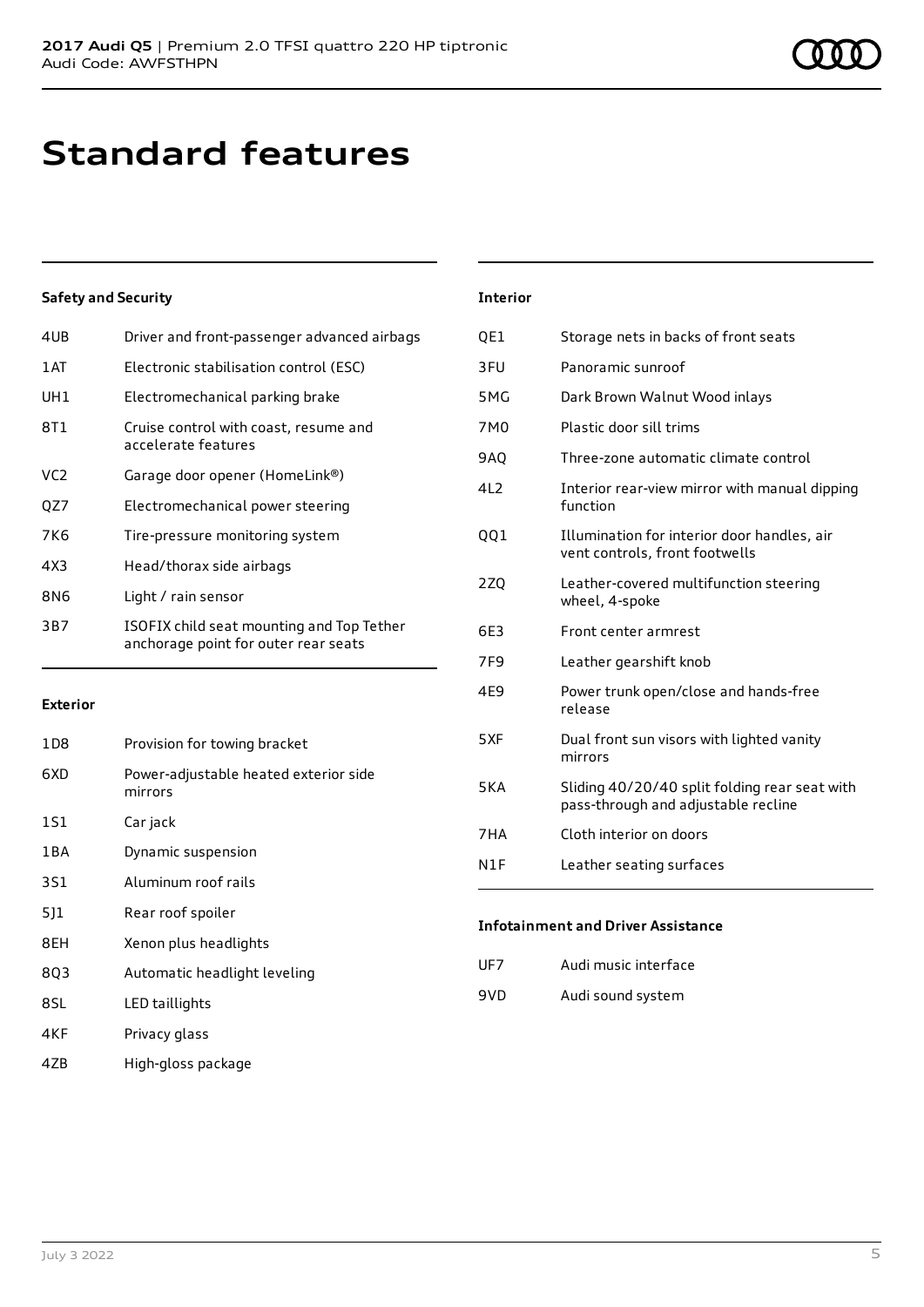## **Dealer remarks**

Auto fans love the rear air conditioning, braking assist, dual climate control, stability control, traction control, anti-lock brakes, dual airbags, side air bag system, digital display, and airbag deactivation of this 2017 Audi Q5 2.0T quattro Premium. This one's on the market for \$26,998. Own a great vehicle that was only owned by one driver. This safe and reliable SUV AWD has a crash test rating of 4 out of 5 stars! Rocking a ravishing black exterior and a chestnut brown interior, this car is a great pick. Come see us today and see this one in person!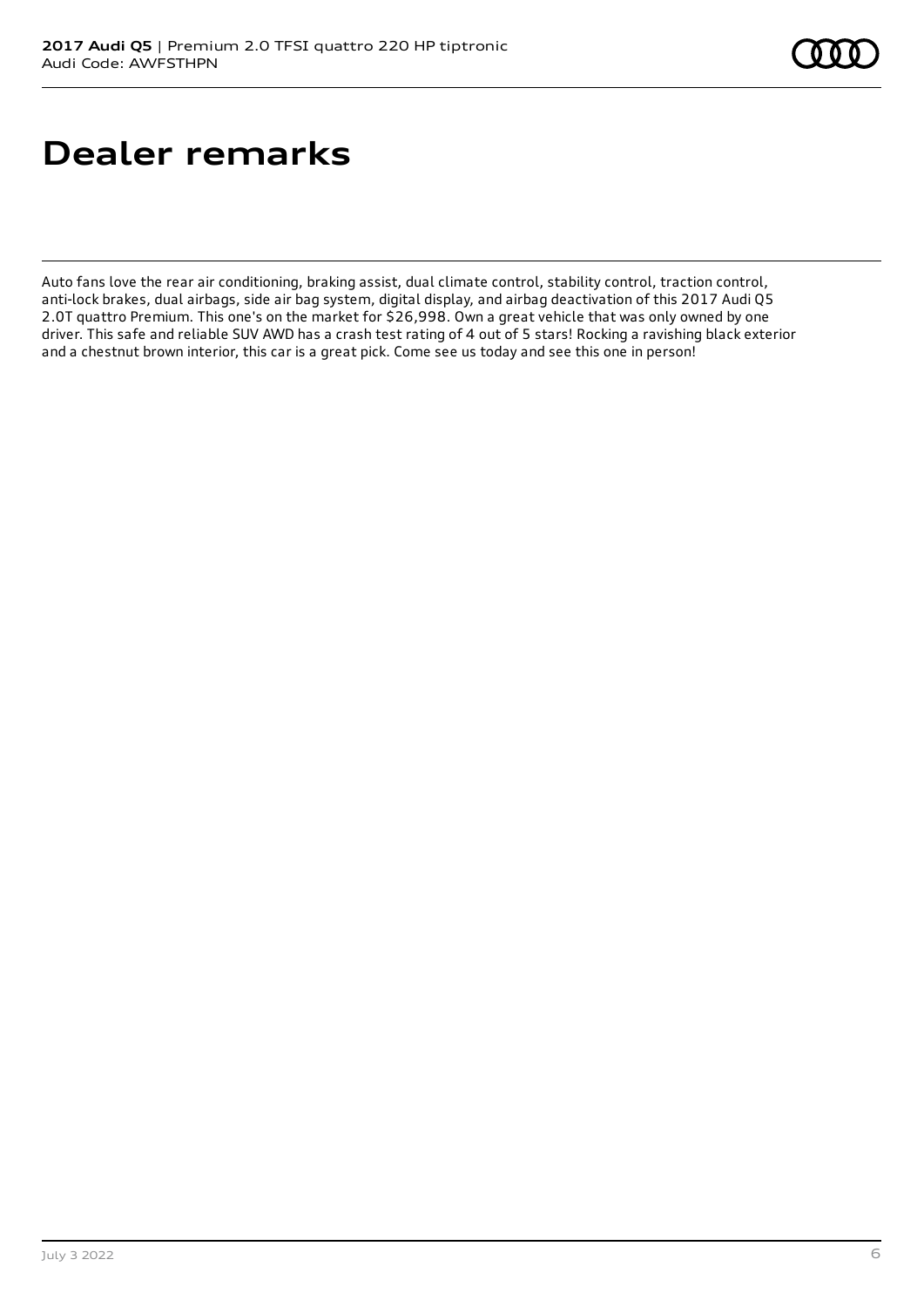### **Technical Specifications**

#### **Engineering | Performance**

| Four-cylinder                                 |
|-----------------------------------------------|
| 7.0 sec. seconds                              |
| Cast-iron                                     |
| Induction/fuel injection Turbocharged/TFSI®   |
| Aluminum-alloy                                |
| 220 @ 4,450 - 6,000 @ rpm                     |
| Displacement/Bore and 1,984/82.5 x 92.8 cc/mm |
| 130 mph mph                                   |
| 258 @ 1,500 lb-ft@rpm                         |
| 16-valve DOHC                                 |
|                                               |

#### **Electrical system**

| Alternator | 14 Volts - 150 A |
|------------|------------------|
| Battery    | 12 Volts - 80Ah  |

**(1/2)**

#### **Transmission | Drivetrain**

| Gear ratios: 8th         | 0.667:1                                                                                                    |
|--------------------------|------------------------------------------------------------------------------------------------------------|
| Gear ratios: 6th         | 1.000:1                                                                                                    |
| Gear ratios: 7th         | 0.839:1                                                                                                    |
| Gear ratios: Reverse     | 3.317:1                                                                                                    |
| Drivetrain type          | Automatic                                                                                                  |
| Gear ratios: Final Drive | 3.760:1                                                                                                    |
| Gear ratios: 4th         | 1.667: 1                                                                                                   |
| Transmission             | Eight-speed Tiptronic <sup>®</sup> automatic<br>transmission with quattro <sup>®</sup> all-<br>wheel-drive |
| Gear ratios: 5th         | 1.285:1                                                                                                    |
| Gear ratios: 2nd         | 3.143:1                                                                                                    |
| Gear ratios: 3rd         | 2.106:1                                                                                                    |
| Gear ratios: 1st         | 4.714:1                                                                                                    |

#### **Steering**

| Steering type                             | Electromechanical power steering<br>system |
|-------------------------------------------|--------------------------------------------|
| Turning diameter, curb-38.1 ft<br>to-curb |                                            |
| Steering ratio                            | 15.9:1                                     |

#### **Suspension**

| Front axle | Five-link suspension with stabilizer<br>bar |
|------------|---------------------------------------------|
| Rear axle  | Trapezoidal-link rear suspension            |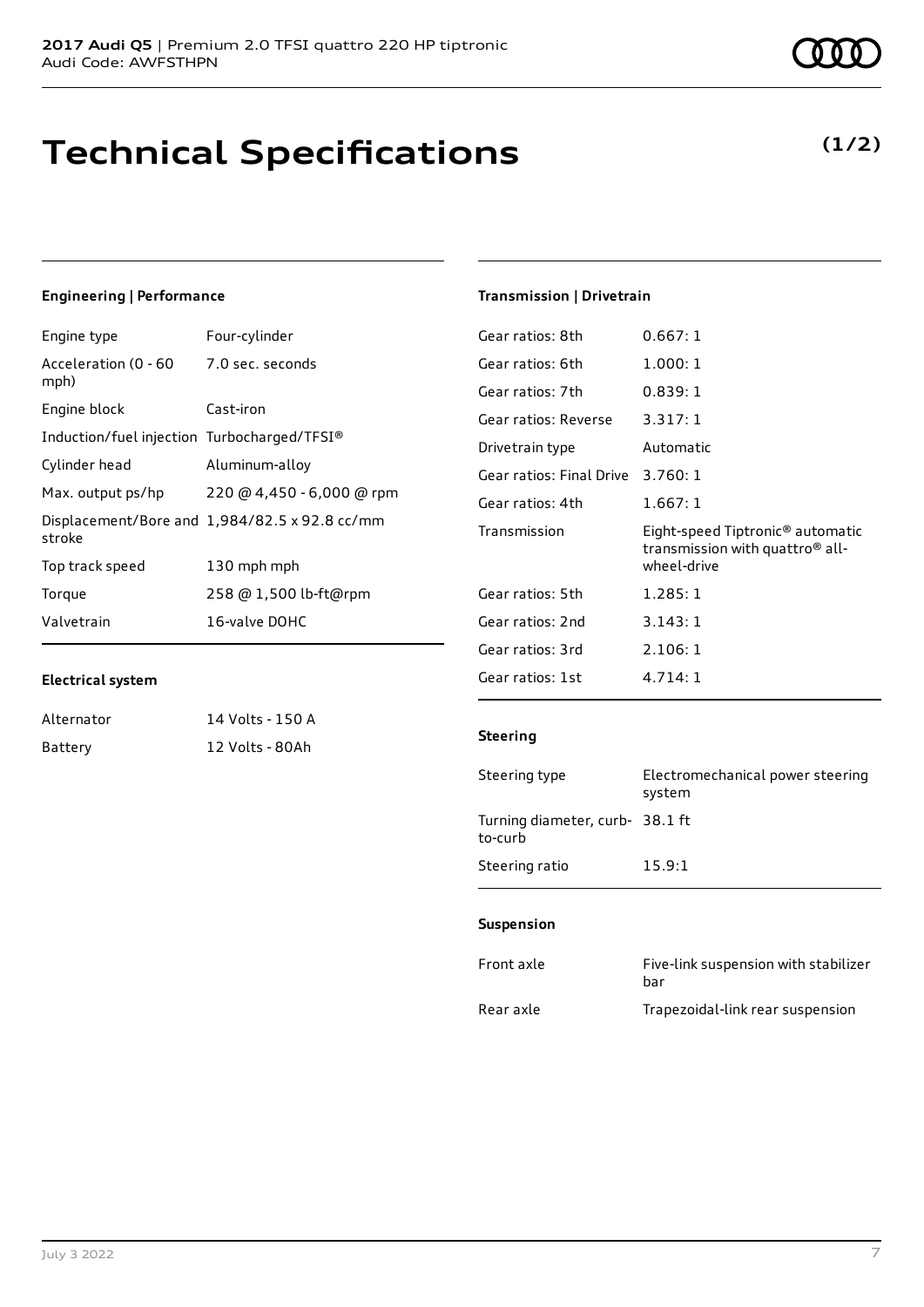# **Technical Specifications**

#### **Brakes**

| <b>Front brakes</b> | 12.6 (ventilated disc) in |
|---------------------|---------------------------|
| Rear brakes         | 11.8 (ventilated disc) in |
| Parking brake       | Electromechanical         |

#### **Warranty | Maintenance**

| Warranty    | 4-year/50,000 mile new vehicle<br>limited warranty                                        |
|-------------|-------------------------------------------------------------------------------------------|
| Maintenance | 12-month/10,000-mile (whichever<br>occurs first) NO CHARGE first<br>scheduled maintenance |

### **Interior measurements**

| Seating capacity                          | 5                       |
|-------------------------------------------|-------------------------|
| Shoulder room, rear                       | 56.4 in                 |
| Head room with front<br>sunroof           | 39.4 in                 |
| Leg room, rear                            | 37.4 in                 |
| Shoulder room, front                      | 57.7 in                 |
| Head room with rear<br>sunroof            | 39.0 in                 |
| Leg room, front                           | 41.0 in                 |
| Cargo volume, rear<br>seatbacks up/folded | 29.1, 57.3 cu ft, cu ft |

#### **Exterior Measurements**

| Height                           | 65.2 in  |
|----------------------------------|----------|
| Overall width without<br>mirrors | 74.7 in  |
| Length                           | 182.6 in |
| Wheelbase                        | 110.5 in |
| Drag coefficient                 | 0.33 Cw  |
| Overall width with<br>mirrors    | 82.2 in  |
| Track rear                       | 63.5 in  |
| Track front                      | 63.7 in  |
| Curb weight                      | 4,090 lb |
| Ground clearance,<br>loaded      | 7.9 in   |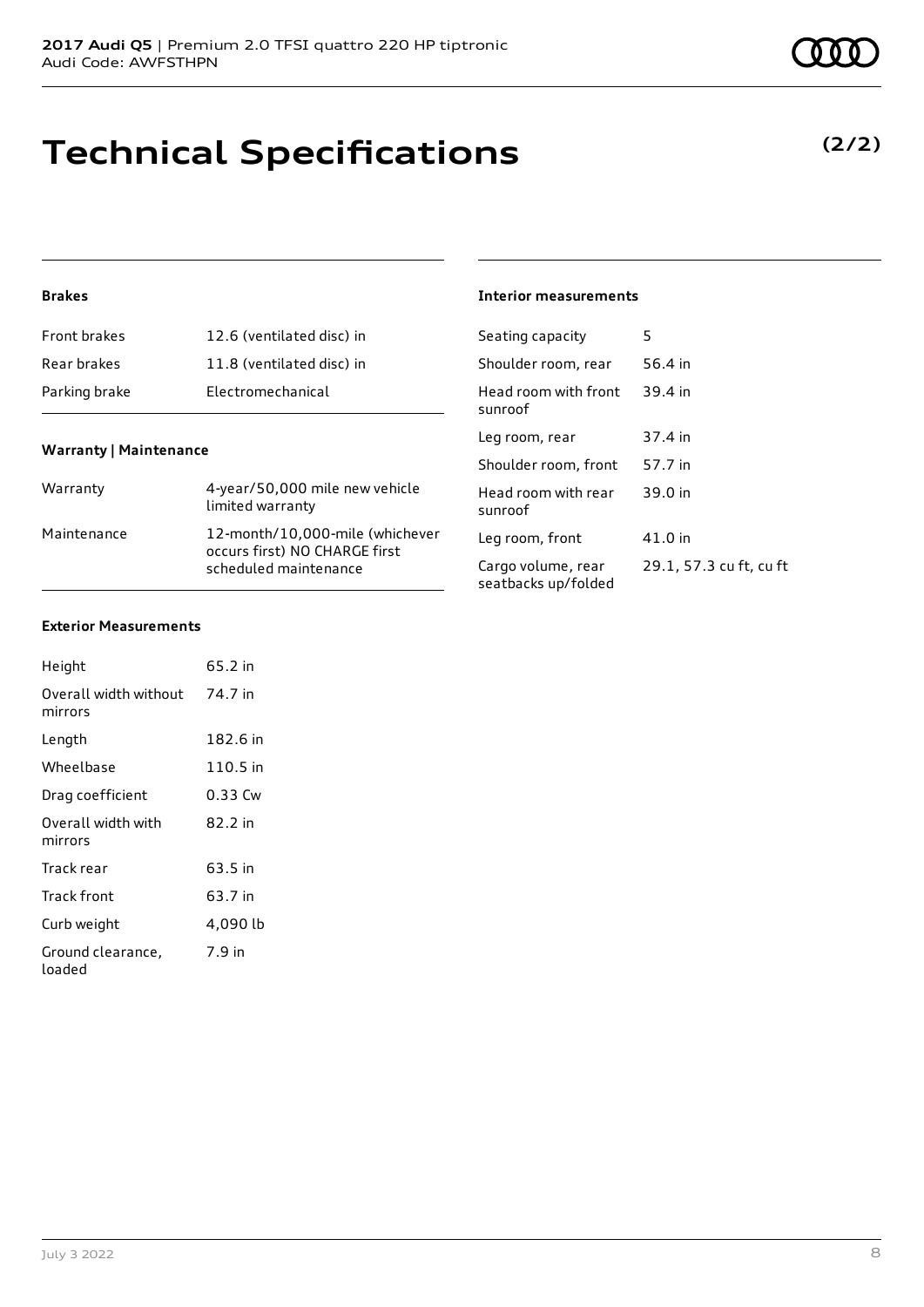### **Consumption- and emission**

#### **Consumption by NEDC**

| urban       | 20 mpg |
|-------------|--------|
| extra-urban | 27 mpg |
| combined    | 22 mpg |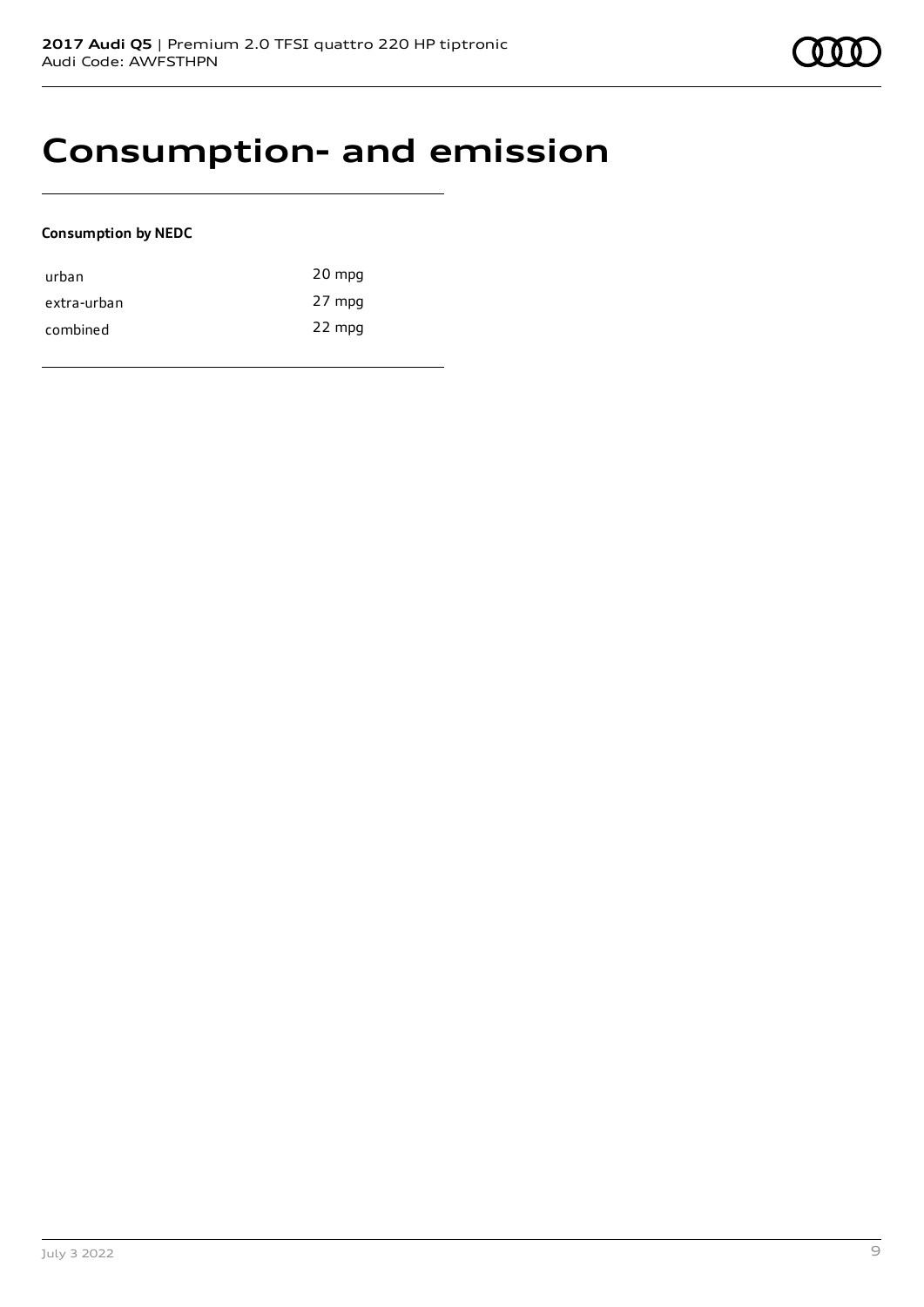

### **Contact**

Dealer **Mattie Audi**

80 William S Canning Blvd 02721 Fall River MA

Phone: +15086785555 FAX: 5086755320

www: [https://www.mattieaudioffallriver.com](https://www.mattieaudioffallriver.com/)